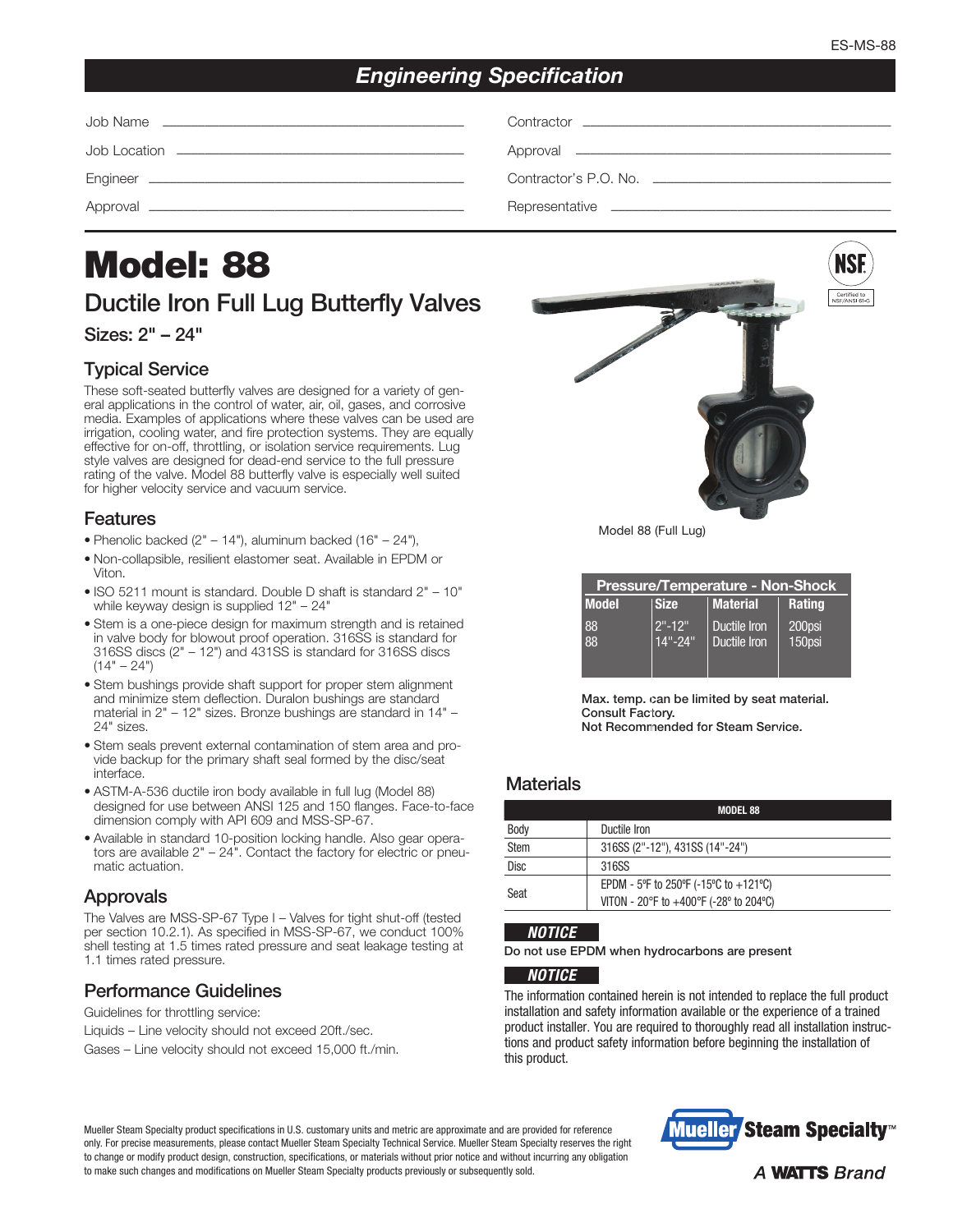# Dimensions and Weights



| <b>SIZE</b> | <b>DIMENSIONS</b> |      |                |     |                |             |                |    |                 |     |                 |     |                          |                          |                |    |                  |     |                 |    |
|-------------|-------------------|------|----------------|-----|----------------|-------------|----------------|----|-----------------|-----|-----------------|-----|--------------------------|--------------------------|----------------|----|------------------|-----|-----------------|----|
|             | A                 |      | B              |     |                | $\sim$<br>u | D              |    | E               |     |                 |     | G                        |                          | H              |    | B                |     |                 |    |
|             | In.               | mm   | in.            | mm  | in.            | mm          | in.            | mm | in.             | mm  | in.             | mm  | In.                      | mm                       | in.            | mm | in.              | mm  | in.             | mm |
| 2"          | $10^{3}/_{4}$     | 273  | $6\frac{3}{8}$ | 161 | $1\frac{5}{8}$ | 42          | $1\frac{1}{4}$ | 32 | $2\frac{1}{8}$  | 54  | $3\frac{1}{16}$ | 77  | $10^{1/2}$               | 267                      | 1/2            | 13 | $3\frac{3}{4}$   | 95  | $\frac{3}{8}$   | 9  |
| $2^{1/2}$ " | 11%               | 295  | $6\frac{7}{8}$ | 175 | $1\frac{3}{4}$ | 45          | $1\frac{1}{4}$ | 32 | $2\frac{1}{2}$  | 64  | $3\frac{1}{16}$ | 77  | $10\frac{1}{2}$          | 267                      | 1/2            | 13 | $4\frac{1}{4}$   | 108 | $\frac{3}{8}$   | 9  |
| 3"          | $12\%$            | 308  | $7\frac{1}{8}$ | 181 | $1\frac{3}{4}$ | 45          | $1\frac{1}{4}$ | 32 | $3\frac{1}{8}$  | 79  | $3\frac{1}{6}$  | 77  | $10\frac{1}{2}$          | 267                      | 1/2            | 13 | $4\frac{3}{4}$   | 120 | $\frac{3}{8}$   | 9  |
|             | $13\%$            | 346  | $7\frac{7}{8}$ | 200 | $\overline{2}$ | 52          | $1\frac{1}{4}$ | 32 | $4\frac{1}{8}$  | 105 | $3\frac{5}{8}$  | 92  | $10\frac{1}{2}$          | 267                      | $\frac{5}{8}$  | 16 | $6\frac{1}{6}$   | 154 | $\frac{7}{16}$  | 11 |
| 5"          | $14\%$            | 372  | $8\frac{3}{8}$ | 213 | $2^{3}/_{16}$  | 56          | $1\frac{1}{4}$ | 32 | $4\frac{7}{8}$  | 124 | $3\frac{5}{8}$  | 92  | $10\frac{1}{2}$          | 267                      | $^{3}/_{4}$    | 19 | $7\frac{1}{8}$   | 181 | 1/2             | 13 |
| 6"          | $15\%$            | 397  | $8\frac{7}{8}$ | 226 | $2^{3}/_{16}$  | 56          | $1\frac{1}{4}$ | 32 | $6\frac{1}{8}$  | 156 | $3\frac{5}{8}$  | 92  | $10\frac{1}{2}$          | 267                      | $\frac{3}{4}$  | 19 | $8\frac{3}{16}$  | 208 | 1/2             | 13 |
| 8"          | 18%               | 479  | $10^{1/4}$     | 260 | $2\frac{3}{8}$ | 60          | $1\frac{3}{4}$ | 45 | 8               | 202 | 5               | 125 | 14                       | 356                      | ⅛              | 22 | $10^{1/4}$       | 260 | $\frac{5}{8}$   | 16 |
| 10"         | $21\frac{1}{4}$   | 540  | 11½            | 292 | $2^{5}/8$      | 66          | $1\frac{3}{4}$ | 45 | $9\frac{7}{8}$  | 251 | 5               | 125 | 14                       | 356                      | $1\frac{1}{8}$ | 29 | $12\frac{5}{8}$  | 320 | $\frac{13}{16}$ | 21 |
| 12"         | 24%               | 626  | 131/4          | 337 | 3              | 76          | 13/4           | 45 | 11%             | 301 | 6               | 150 | 14                       | 356                      | $1\frac{1}{4}$ | 32 | $14^{3}/4$       | 375 | -               | -  |
| 14"         | $26\frac{3}{4}$   | 679  | 141/2          | 368 | 3              | 76          | 13/4           | 45 | 131/8           | 333 | 6               | 150 | $\overline{\phantom{0}}$ | $\overline{\phantom{0}}$ | $1\frac{1}{4}$ | 32 | 1515/16          | 405 | -               |    |
| 16"         | 30                | 762  | 153/4          | 400 | $3\frac{3}{8}$ | 87          | $\overline{2}$ | 50 | 15%             | 391 | $6\frac{7}{8}$  | 175 | -                        | -                        | 15/16          | 33 | 181/2            | 470 | -               |    |
| 18"         | $31\frac{1}{2}$   | 800  | 16%            | 422 | $4\frac{1}{8}$ | 105         | $\overline{c}$ | 50 | $17\frac{3}{8}$ | 442 | $6\frac{7}{8}$  | 175 | -                        | -                        | $1\frac{1}{2}$ | 38 | $20^{11}/16$     | 525 | -               |    |
| 20"         | $35\%$            | 897  | 187/8          | 480 | $5\frac{1}{8}$ | 130         | $2\frac{1}{8}$ | 53 | 19%             | 493 | $8\frac{1}{4}$  | 210 | -                        | -                        | $1\frac{5}{8}$ | 41 | $22\frac{1}{4}$  | 565 | -               |    |
| 24"         | $42\frac{7}{8}$   | 1088 | $22\%$         | 562 | 6              | 152         | $2\frac{1}{4}$ | 58 | 23%             | 594 | $8\frac{1}{4}$  | 210 | -                        | -                        | n              | 50 | $27\frac{5}{16}$ | 693 | -               |    |

| <b>SIZE</b>      |                |     | <b>TOP PLATE DRILLING</b> |              |                 |                    | <b>TAPPED LUG DATA</b> |                     | <b>KEY WAY</b>                    |                | <b>WEIGHT (LBS.)t</b> |     |
|------------------|----------------|-----|---------------------------|--------------|-----------------|--------------------|------------------------|---------------------|-----------------------------------|----------------|-----------------------|-----|
|                  |                | N   |                           | <sup>0</sup> |                 | <b>Bolt Circle</b> | No                     | Bolt                | Ω                                 |                |                       |     |
|                  | in.            | mm  | in.                       | mm           | in.             | mm                 | in.                    | mm                  | in.                               | mm             | lbs.                  | kg  |
| 2"               | $\overline{2}$ | 50  | $\frac{1}{4}$             |              | $4\frac{3}{4}$  | 121                | 4                      | %"-11UNC x 1%"      |                                   |                | 8                     | 6   |
| $2\frac{1}{2}$ " | $\overline{2}$ | 50  | $\frac{1}{4}$             |              | $5\frac{1}{2}$  | 140                | 4                      | 5%"-11UNC x 13/4"   |                                   |                | 10                    | 7   |
| 3"               | 2              | 50  | $\frac{1}{4}$             |              | 6               | 150                | 4                      | 5%"-11UNC x 13/4"   |                                   |                | 10                    |     |
| 4"               | $2^{3}/_{4}$   | 70  | $\frac{3}{8}$             | 10           | $7\frac{1}{2}$  | 191                | 8                      | %"-11UNC x 2"       |                                   |                | 17                    | 12  |
| 5"               | $2^{3}/_{4}$   | 70  | $\frac{3}{8}$             | 10           | $8\frac{1}{2}$  | 216                | 8                      | 3/4"-10UNC x 23/16" |                                   |                | 25                    | 16  |
| 6"               | $2^{3}/_{4}$   | 70  | 3/8                       | 10           | $9\frac{1}{2}$  | 241                | 8                      | 3/4"-10UNC x 23/16" |                                   |                | 27                    | 20  |
| 8"               | 4              | 102 | $\frac{1}{2}$             | 13           | $11\frac{3}{4}$ | 298                | 8                      | 3/4"-10UNC x 23/8"  |                                   |                | 40                    | 29  |
| 10"              | 4              | 102 | $\frac{1}{2}$             | 13           | 141/4           | 362                | 12                     | 7/8"-9UNC x 25/8"   |                                   |                | 63                    | 48  |
| 12"              | 5              | 125 | $\frac{1}{2}$             | 13           | 17              | 432                | 12                     | 7%"-9UNC x 3"       | $\frac{1}{4}$ x 1 $\frac{1}{4}$   | 6 x 32         | 107                   | 78  |
| 14"              | 5              | 125 | $\frac{1}{2}$             | 13           | 183/4           | 476                | 12                     | 1"-8UNC x 3"        | $\frac{1}{4}$ x 1 $\frac{1}{4}$   | 6 x 32         | 156                   | 99  |
| 16"              | $5\frac{1}{2}$ | 140 | 11/16                     | 18           | $21\frac{1}{4}$ | 540                | 16                     | 1"-8UNC x 3%"       | $\frac{5}{16}$ X $1^{13}/_{16}$   | $8 \times 46$  | 203                   | 140 |
| 18"              | $5\frac{1}{2}$ | 140 | 11/16                     | 18           | $22^{3}/4$      | 578                | 16                     | 11/8"-7UNC x 41/8"  | $\frac{3}{8}$ X 1 $\frac{9}{16}$  | $10 \times 40$ | 269                   | 188 |
| 20"              | $6\frac{1}{2}$ | 165 | $\frac{7}{8}$             | 22           | 25              | 635                | 20                     | 11/8"-7UNC x 51/8"  | $\frac{3}{8}$ X 1 $\frac{9}{16}$  | 10 x 40        | 392                   | 248 |
| 24"              | $6\frac{1}{2}$ | 165 | $\frac{7}{8}$             | 22           | 291/2           | 750                | 20                     | 11/4"-7UNC x 6"     | $\frac{1}{2} \times 2\frac{3}{8}$ | 13 x 60        | 593                   | 450 |

| <b>SEATING TORQUE</b> |                                     |  |  |  |  |  |
|-----------------------|-------------------------------------|--|--|--|--|--|
|                       | Buna-N, EPDM (in./lbs.)             |  |  |  |  |  |
| Size                  | <b>Normal Conditions</b><br>WET/DRY |  |  |  |  |  |
| 2"                    | 134/214                             |  |  |  |  |  |
| $2\frac{1}{2}$ "      | 190/289                             |  |  |  |  |  |
| 3"                    | 250/387                             |  |  |  |  |  |
| 4 <sup>11</sup>       | 390/644                             |  |  |  |  |  |
| 5"                    | 600/959                             |  |  |  |  |  |
| $6^{\overline{1}}$    | 907/1,542                           |  |  |  |  |  |
| 8"                    | 1,697/2,919                         |  |  |  |  |  |
| 10 <sup>th</sup>      | 2,500/4,857                         |  |  |  |  |  |
| 12"                   | 3,300/7,071                         |  |  |  |  |  |
| 14"                   | 3,500/7,305                         |  |  |  |  |  |
| 16"                   | 5.500/10.027                        |  |  |  |  |  |
| 18"                   | 8,200/13,437                        |  |  |  |  |  |
| 20"                   | 10,000/17,925                       |  |  |  |  |  |
| 24"                   | 18.680/28.020                       |  |  |  |  |  |

#### (FULL OPEN) Size | CV Rating

|                                 | ۰.,    |
|---------------------------------|--------|
| 2"                              | 135    |
| $21/2$ "                        | 220    |
| 3"                              | 302    |
| $4^{\scriptscriptstyle \rm II}$ | 600    |
| 5"                              | 1.022  |
| 6"                              | 1.579  |
| 8"                              | 3,136  |
| 10"                             | 5,340  |
| 12"                             | 8.250  |
| 14"                             | 11,917 |
| 16"                             | 16,388 |
| 18"                             | 21,705 |
| 20"                             | 27,908 |
| 24"                             | 43,116 |



| A      |      |      | D     | п                  |                 | G    | <b>WEIGHT</b> | <b>BFV SIZE</b> |
|--------|------|------|-------|--------------------|-----------------|------|---------------|-----------------|
| 06.00  | .25  | 1.88 | 01.50 | $0.64 - 0.66$ 1.44 | $0.183 - 0.193$ | 1.44 | 4 lbs         | $2" - 6"$       |
| 012.00 | 1.38 | 1.88 | 01.50 | $0.75 - 0.77$      | $0.245 - 0.255$ | 1.44 | $7$ lbs       | $8" - 12"$      |
| 018.00 | 1.62 | 1.88 | 02.19 | $0.75 - 0.77$      | $0.245 - 0.255$ | 1.44 | 12 lbs        | $14" - 16"$     |
| 018.00 | 1.62 | 1.88 | 02.19 | $01.00 - 01.02$    | $0.245 - 0.255$ | 1.44 | 18 lbs        | $18" - 20"$     |
| 024.00 | 1.62 | 2.38 | 02.00 | $01.00 - 01.02$    | $0.245 - 0.255$ | 1.44 | 26 lbs        | $24" - 36"$     |